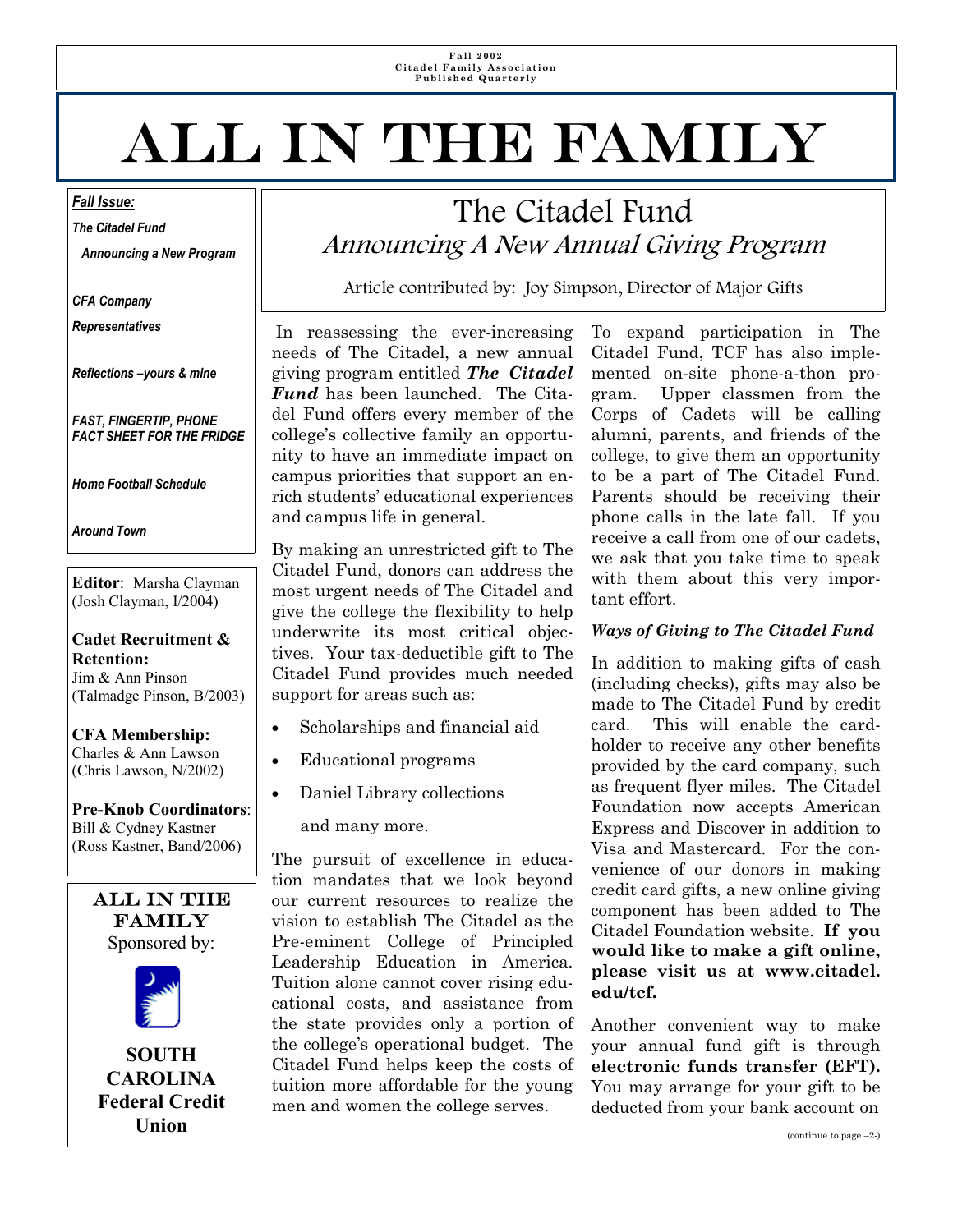ALL IN THE FAMILY **PAGE 2** 

#### **(Front Page cont.)** *New Annual Giving Program*

a monthly basis. This allows you to make a gift on a regular schedule without having to receive reminders. Please contact the Foundation to have an EPT form mailed to you.

Securities, like stocks, bonds, and mutual funds, often provide greater tax benefit to the donor than a gift of cash. Please call the Foundation for information on stock transfer procedures, if you choose this method of making your annual gift.

And do not forget about corporate matching programs. Many companies will match the contributions that employees (possibly even retired employees or spouses) make to philanthropic and educational groups recognized by the IRS. You can double—sometimes triple—your gift through matching gift programs. Check with your company's personnel or human resources office about their matching gift program.

For more information on The Citadel Fund or making a gift to the college, please contact Nancy Hellstrom, Director of Campaign Services, of the The Citadel Foundation. (1-800-233-1842 or (843) 953-1411 or **hellstrom1@citadel.edu**). Thank you for helping to keep The Citadel strong.

#### *What's New at The Citadel Foundation?*

\*The Citadel Fund is the new annual giving program to raise unrestricted support for the college.

\*A new phone-a-thon program is being instituted to expand participation in The Citadel Fund.

\*The Citadel Fund can now accept American Express, Discover, MasterCard, and Visa for ways of giving to the fund

\*Online giving has been added to The Citadel Foundation.

CFA COMPANY REPRESENTATIVES. Available to you to answer questions, find out information, and receive encouragement. Just a phone call away.

| Alpha            | Brian & Dianne Cahill          | 2004 | 803-865-2395 |
|------------------|--------------------------------|------|--------------|
| <b>Bravo</b>     | Mike & Linda Shute             | 2004 | 856-935-9127 |
| Charlie          | Frankie & Shirley Cook         | 2003 | 803-791-1860 |
| Delta            | Stan & Dianne Townsend         | 2003 | 843-881-6590 |
| Echo             | Gene & Leslie Skibitsky        | 2003 | 207-562-7095 |
| F-Troop          | Ed & Cindy Piper               | 2004 | 910-455-6942 |
| Golf             | Jim & Lynda Dunn               | 2003 | 843-795-8889 |
| Hotel            | Richard & Brenda Conwill       | 2003 | 904-292-0656 |
| India            | Ben & Carol Salvatini          | 2004 | 843-875-3709 |
| Kilo             | Jack & Dorothy Skipper         | 2003 | 803-366-0665 |
| Lima             | Bob & Clare Jones              | 2005 | 864-288-9405 |
| Mike             | Dan & Paula Cannon             | 2003 | 352-694-5449 |
| November         | Charles & Ann Lawson           | 2003 | 864-226-1566 |
| Oscar            | John & Mary Braeunig           | 2004 | 864-250-9032 |
| Romeo            | Randy & Elaine Cuthbertson     | 2005 | 843-579-0415 |
| Tango            | Teresa & Finbar O'Reilly       | 2005 | 843-762-3685 |
| Palmetto Battery | Chris Lynn                     | 2004 | 864-573-8900 |
| Band             | Bill & Cydney Kastner          | 2006 | 843-766-3526 |
|                  | <b>BATTALION TAC OFFICERS:</b> |      |              |

| 1ST BN | 953-0506 |
|--------|----------|
| 2ND BN | 953-5245 |
| 3RD BN | 953-1167 |
| 4TH RN | 953-1120 |
|        |          |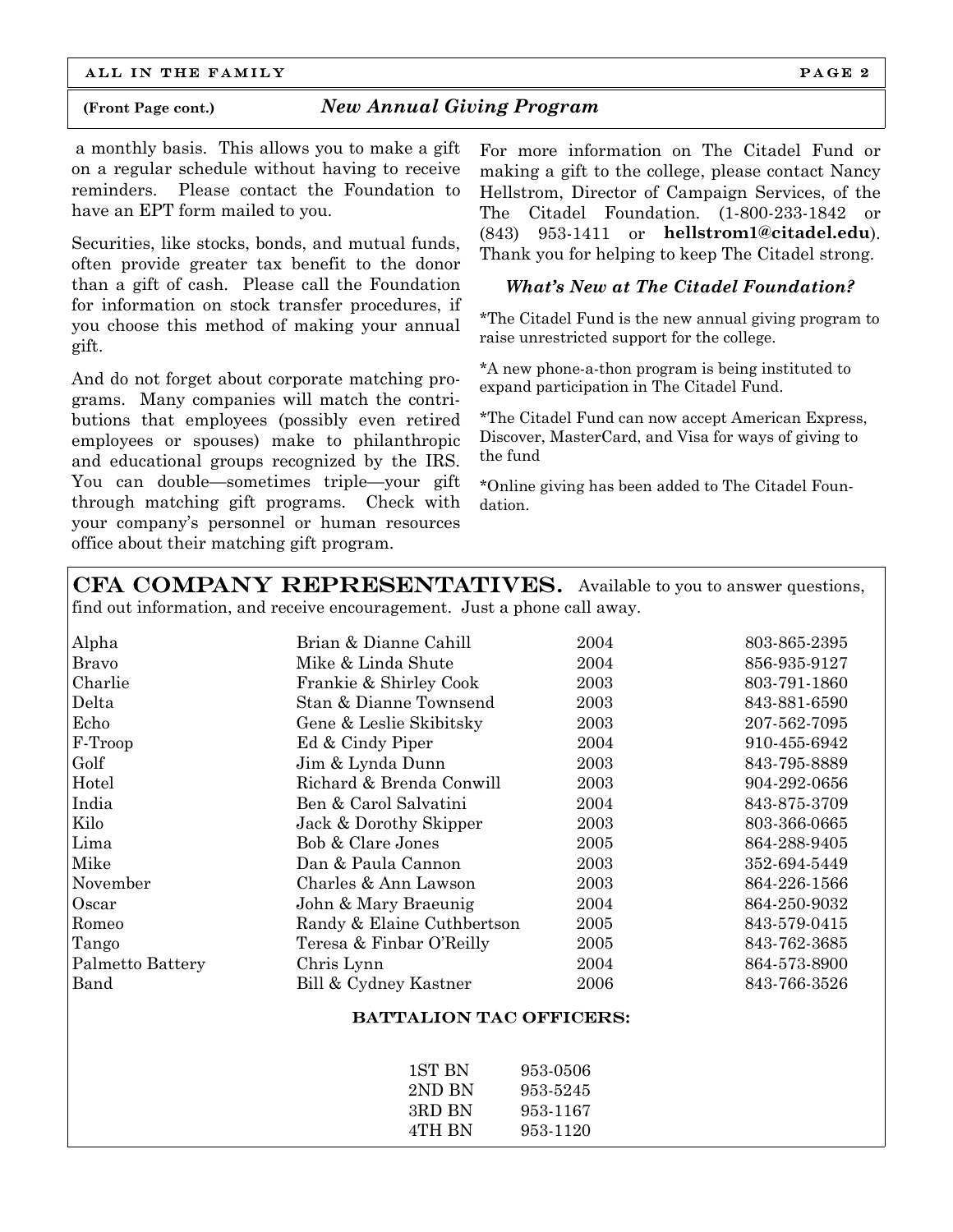#### ALL IN THE FAMILY SERVICES AND RESERVE TO A SERVICE SERVICE SERVICE SERVICE SERVICE SERVICE SERVICE SERVICE SERVICE SERVICE SERVICE SERVICE SERVICE SERVICE SERVICE SERVICE SERVICE SERVICE SERVICE SERVICE SERVICE SERVICE SE

#### *Reflections ~ yours & mine!*

#### **Marsha Clayman, Editor**

*"If I ruled the world". Great song. We may never hold a position to rule the world but we each have a choice in how we rule our own worlds. August 17, 2002 was my third matriculation day at The Citadel. I watched as parents said their good-byes; sitting under the flagpole, sitting on the shaded benches under those huge trees that line the parade field, sitting in their cars, or just walking around and gaining the composure to say just the right words of encouragement that would stay in their new "knob's" mind—at least for the remainder of the day. First, as parents, we have to remain brave* and *believe that by providing our son or daughter the opportunity to experience this unique education, we have already begun the process of making the world a better place. We need to push them in the right direction and rely on our faith and trust so that the strength, stamina, and determination will endure and they will reach that long gray line* 

*Congratulations parents, keep up the great work!* 

*Always interested in receiving your own "reflections" about your journey through these Citadel years.* 

#### **gandmclayman@aol.com**

### **FAST \* FINGERTIP \* PHONE FACT SHEET FOR THE FRIDGE**

#### **2002-2003 CFA Officers**:

| <b>CHAIRPERSON:</b> Daniel & Kathy Pascazio<br>(Nick 2002/Alpha)          | $(843)$ 873-8965 | danielvpascazio@aol.com                       |
|---------------------------------------------------------------------------|------------------|-----------------------------------------------|
| <b>VICE CHAIRPERSON: Jerry &amp; Cindy Wiley</b><br>(Robert 2002/F-Troop) | (352) 787-8814   | jwiley1234@earthlink.net                      |
| <b>SECRETARY:</b> Charles & Sherry Shults<br>(Dallas 2003/November)       | $(803)$ 957-6162 | CSshults@msn.com                              |
| Cadet Activities/Sponsor family:                                          | $(843)$ 953-5111 | cadet_activities@Citadel.edu                  |
| Chaplain to the Corps:                                                    | $(843)$ 953-5049 |                                               |
| Join Family Association Prayer Chain:                                     |                  | www.citadelprayerchain.org or skipfam@aol.com |

#### **Parents Weekend! Oct. 11-13, 2002**

Parade Schedule: Fri. 10/11 3:45 Awards Review Sat. 10/12 11:00 Parents Day Parade

Football Game: Sat. 10/12 2:00 vs. ETSU

#### **HOME FOOT BALL SCHEDULE**

| 9/14                                                               | vs. Delaware                         | 2 p.m. |  |
|--------------------------------------------------------------------|--------------------------------------|--------|--|
| 9/21                                                               | vs. Western Carolina                 | 2 p.m. |  |
|                                                                    | The Citadel Brigadier Foundation Day |        |  |
| 10/12                                                              | vs. East Tenn. State                 | 2 p.m. |  |
|                                                                    | Parents' Day                         |        |  |
| 10/26                                                              | vs. Georgia Southern                 | 2 p.m. |  |
| 11/09                                                              | vs. Chattanooga                      | 2 p.m. |  |
|                                                                    | Homecoming                           |        |  |
| 11/21                                                              | vs. Charleston Southern              | 7 p.m. |  |
| <b>Ticket Information: (843) 953-5121</b><br>www.citadelsports.com |                                      |        |  |



| √The Citadel Museum                                                                             |  | 953-6846 citadel.edu/archivesandmuseum/               |  |  |
|-------------------------------------------------------------------------------------------------|--|-------------------------------------------------------|--|--|
| √Daniel Library                                                                                 |  | 953-5116 www.citadel.edu/library/index.html           |  |  |
| √Patriots Point Museum                                                                          |  | 884-2727 www.state.sc.us/patpt                        |  |  |
| √IMAX Theatre                                                                                   |  | 725-4649 www.charlestonimax.com                       |  |  |
| $\sqrt{F}t$ . Sumter                                                                            |  | 883-3123 www.nps.gov.fosu                             |  |  |
| ♦<br>Have you tried breakfast at <i>Mimi's</i> or lunch at<br>Angelfish (both on James Island)? |  |                                                       |  |  |
| €                                                                                               |  | Looking for GREAT BBQ? Try Sticky Fingers (downtown & |  |  |

Mt Pleasant)! Visit *www.stickyfingers.net* for more information.





H